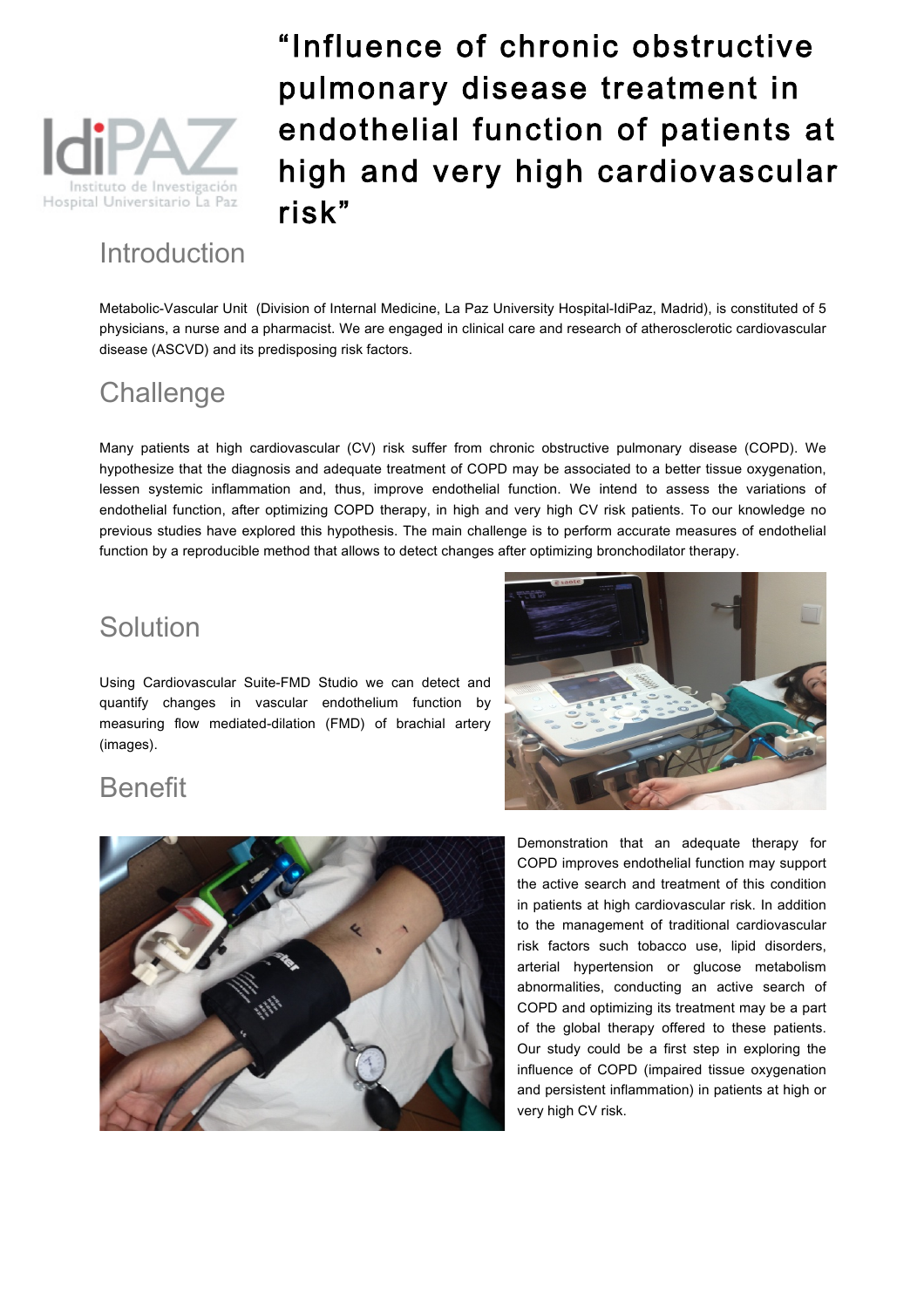## Findings

We have initiated a prospective study with patients diagnosed as having a high and very high CV risk (according to recommendations of European Society of Hypertension and European Society of Cardiology). These patients will be recruited from the Metabolic-Vascular Unit. Patients will be tested for COPD diagnosis (pulmonary function tests). When diagnosis is confirmed, local guidelines will be followed to establish the most adequate COPD therapy. FMD studies will be done at 0 (basal, pre-treatment), 3 and 12 months after optimizing treatment. So far, we have performed basal studies of 7 patients.



## Conclusion

Cardiovascular Suite-FMD Studio is an useful and reliable tool for measuring flow mediated-dilation (FMD) to detect and quantify changes in vascular endothelium function.



# $||P||$

Quipu srl is a spin-off company of the Italian National Research Council and the University of Pisa, Italy. The mission of Quipu is to provide products and services in high-tech diagnostic and preventive medicine. In particular, the core business is the development and production of systems and techniques for assessing early markers of cardiovascular risk. Quipu's main product is Cardiovascular Suite, which is a software program for assessing markers of cardiovascular risk from ultrasound images. The suite consists of two applications: (i) FMD Studio, for assessment of endothelial function; (ii) Carotid

Studio, for assessment of carotid stiffness and intima media thickness. The advantages of the Suite are: high reliability and accuracy, high integration, ease of use, real-time processing. Furthermore Quipu offers consultation services, image reading services and training programs